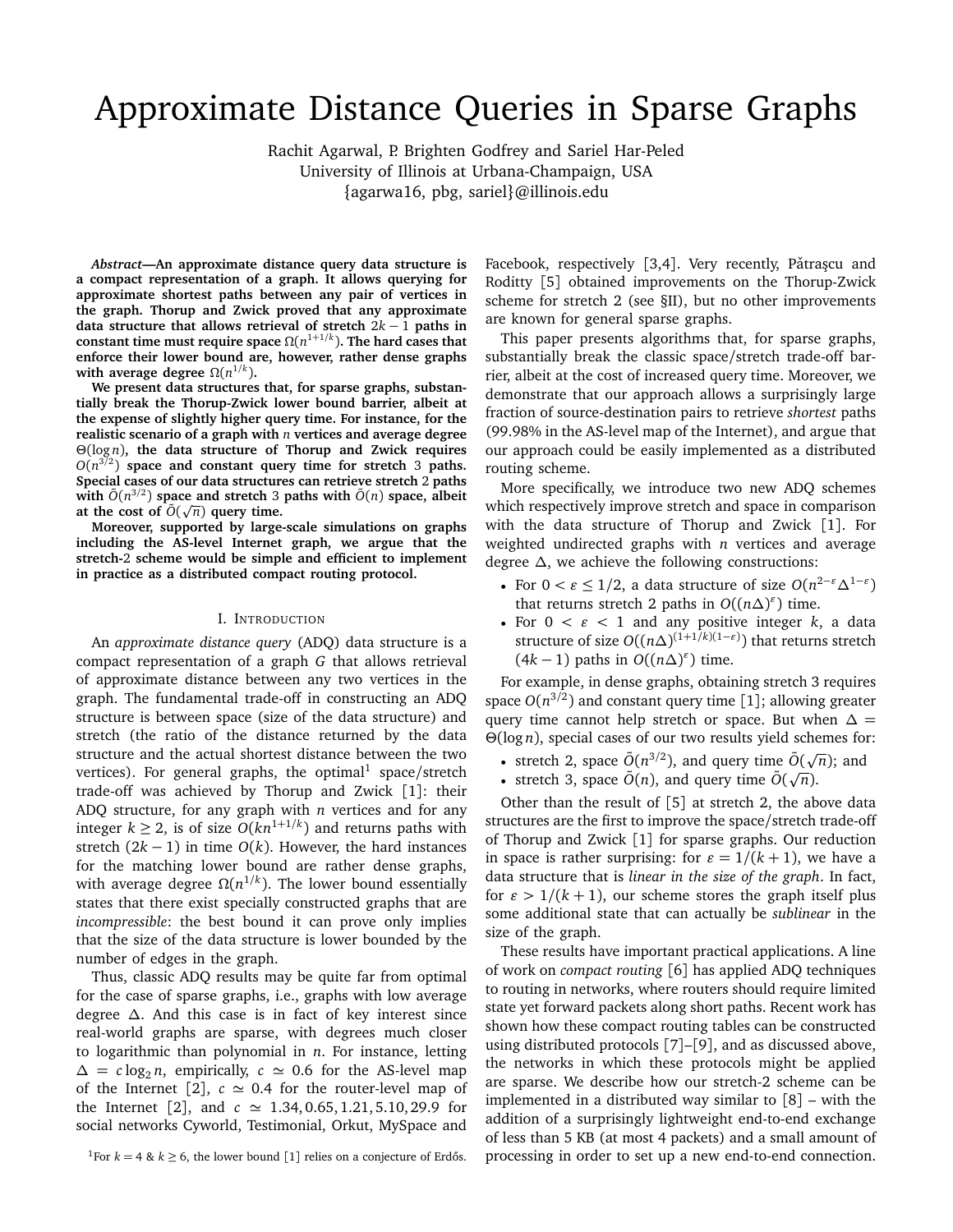We complement our theoretical results with extensive simulations on various graph topologies including the ASlevel map of the Internet. Interestingly, we find that in the Internet AS-level topology, our stretch-2 scheme finds *shortest* paths for 99.98% of the source-destination pairs – compared with 34.4% using [1].

In summary, our results represent a step towards characterizing the space/stretch/time trade-off for approximate distance queries in sparse graphs, and yield a simple, practical way to improve stretch in compact routing protocols.

**Roadmap.** We start our discussion with related work in §II. The notations and definitions used in the paper are described in §III. We give an overview of our schemes in §IV. In §V, we prove that average-degree-bounded graphs are no harder than maximum-degree-bounded graphs (for precise definitions, see §III). This allows us to restrict our attention to maximum-degree-bounded graphs in the rest of the paper. We present our low-stretch and low-state schemes in §VI and §VII respectively. §VIII describes how to implement our stretch-2 scheme in a distributed environment. We present simulation results in §IX and conclude the paper with some open problems in §X.

## II. RELATED WORK

In this section, we discuss the known lower and upper bounds for the space/stretch trade-off in the approximate distance query problem for the regime of sparse graphs.

**Lower Bounds.** For general graphs, Thorup and Zwick [1] showed (subject to a conjecture of Erdős) that achieving (integer) stretch  $(2k - 1)$  requires  $\Omega(kn^{1+1/k})$  space. Their proof is information-theoretic, essentially showing that for any constant stretch, there exist graphs that require storing as many bits as the number of edges in the graph. For example, proving that stretch 3 requires Ω(*n* 3*/*2 ) space uses a graph with  $\Theta(n^{3/2})$  edges. There is no hope of this proof technique being helpful in the sparse case; for example with  $\Delta = \Theta(\log n)$ , this technique will only show that achieving any stretch value (even exact shortest paths) requires Ω(*n* log *n*) bits, which is entirely acceptable.

In fact, a data structure of Θ( ˜ *n*∆) bits *can* permit retrieval of shortest paths, simply by storing the original graph and running Dijkstra's algorithm for each query. Of course, this takes time  $\tilde{O}(n\Delta)$  per query. Thus, in the context of designing ADQ data structures, the cases of dense and sparse graphs are quite different. In the dense case the key is to *compress* the graph while ensuring that sufficient information remains to return low-stretch distances. In the sparse case the graph need not be compressed, but the trade-off with *query time* becomes critical.

Very little is known about this trade-off space for sparse graphs. First, Sommer et al. [10] show that any data structure that returns stretch *t* paths in time *α* requires space *n* 1+Ω(1*/αt*) . For data structures with constant query time, this gives a lower bound of space  $n^{1+\Omega(1/t)}$  for any stretch *t*. However, if we allow  $\Omega(\log n)$  query time, their result implies a trivial lower bound of Ω(*n* log *n*) for any constant stretch. Second, Patrascu and Roditty [5] prove that if a widely believed conjecture about the hardness of set intersection queries holds, then retrieving stretch 2 paths in constant time requires a data structure of size  $Ω(n\sqrt{nΔ})$ . For the case of  $\Omega(\log n)$  query time, as in our schemes, no non-trivial lower bounds are known.

**Upper Bounds.** Independently and concurrently to our work, Pǎtraşcu and Roditty [5] obtained, for sparse graphs, the only known improvement over the general (dense graph) case. Their data structure returns stretch 2 paths in constant time and requires  $O(\Delta^{1/3}n^{5/3})$  space (for general graphs, this would require  $\Theta(n^2)$  space [11]). In comparison, a special case of our first data structure returns stretch 2 paths with space  $O(\Delta^{1/2}n^{3/2})$  at the expense of  $O(\sqrt{n\Delta})$ higher query time. For general sparse graphs, no other results are known; however, for specific classes of sparse graphs, improvements are possible in stretch ([12] achieves stretch 2 for Erdős-Renyi graphs) and in space  $(13,14)$ for power-law graphs). For more discussion on results for specific classes of sparse graphs, see [15].

#### III. NOTATIONS AND DEFINITIONS

Throughout the paper, we let  $G = (V, E)$  be a connected, undirected graph with  $n = |V|$  vertices and  $m = |E|$  edges. Unless mentioned otherwise, *G* is assumed to be weighted with each edge assigned a non-negative weight.

For any vertex  $v \in V$ , we denote by  $N(v)$  the set of all the neighbors of *v*. For any set  $V' \subset V$ , we denote by  $N(V')$ the set of all the neighbors of vertices in  $V'$ . We let deg( $v$ ) denote the number of neighbors of vertex  $v$ , *i.e.*, deg( $v$ ) =  $|N(v)|$ . The graph is said to be maximum-degree-bounded (or,  $\triangle$ -degree bounded) if for all vertices  $v \in V$ , deg( $v$ )  $\leq \triangle$ . We say that the graph is average-degree-bounded graph (or, has average degree  $\Delta$ ) if  $2m/n \leq \Delta$ .

For any pair of vertices  $u, v \in V$ , let  $d(u, v)$  be the length of the shortest path between *u* and *v* in *G* and let  $\delta(u, v)$ be the length of the path retrieved using the data structure. The data structure is said to return stretch *t* paths if for every pair of vertices  $u, v \in V$ ,  $d(u, v) \leq \delta(u, v) \leq t \cdot d(u, v)$ .

Let *L* ⊂ *V* be a set of vertices. For any vertex  $v \in V$ , we denote by  $\ell(v)$  the nearest neighbor of  $v$  in  $L$  (i.e., the *vertex*  $a$  ∈ *L* that minimizes  $d(v, a)$ , ties broken arbitrarily). We define the **ball of**  $v$ ,  $B(v)$ , as the set of all vertices  $w \in V$  for which  $d(v, w) \leq d(v, \ell(v))$  and the **vicinity** of *v* as  $\Gamma(\nu) = B(\nu) \cup N(B(\nu))$ .

#### IV. OVERVIEW OF OUR SCHEMES

Our data structure for stretch 2 is conceptually similar to the data structure of Thorup and Zwick [1]. For a given graph, they construct a set of vertices, known as *landmarks*, such that each vertex has a landmark vertex in its ball. The data structure, stores for each vertex, the shortest distance to each vertex in its ball and to its closest landmark; the landmarks store distances to all vertices in the graph. This allows the source to return exact distances to destinations in its ball and stretch 3 distances via its landmark for all other destinations.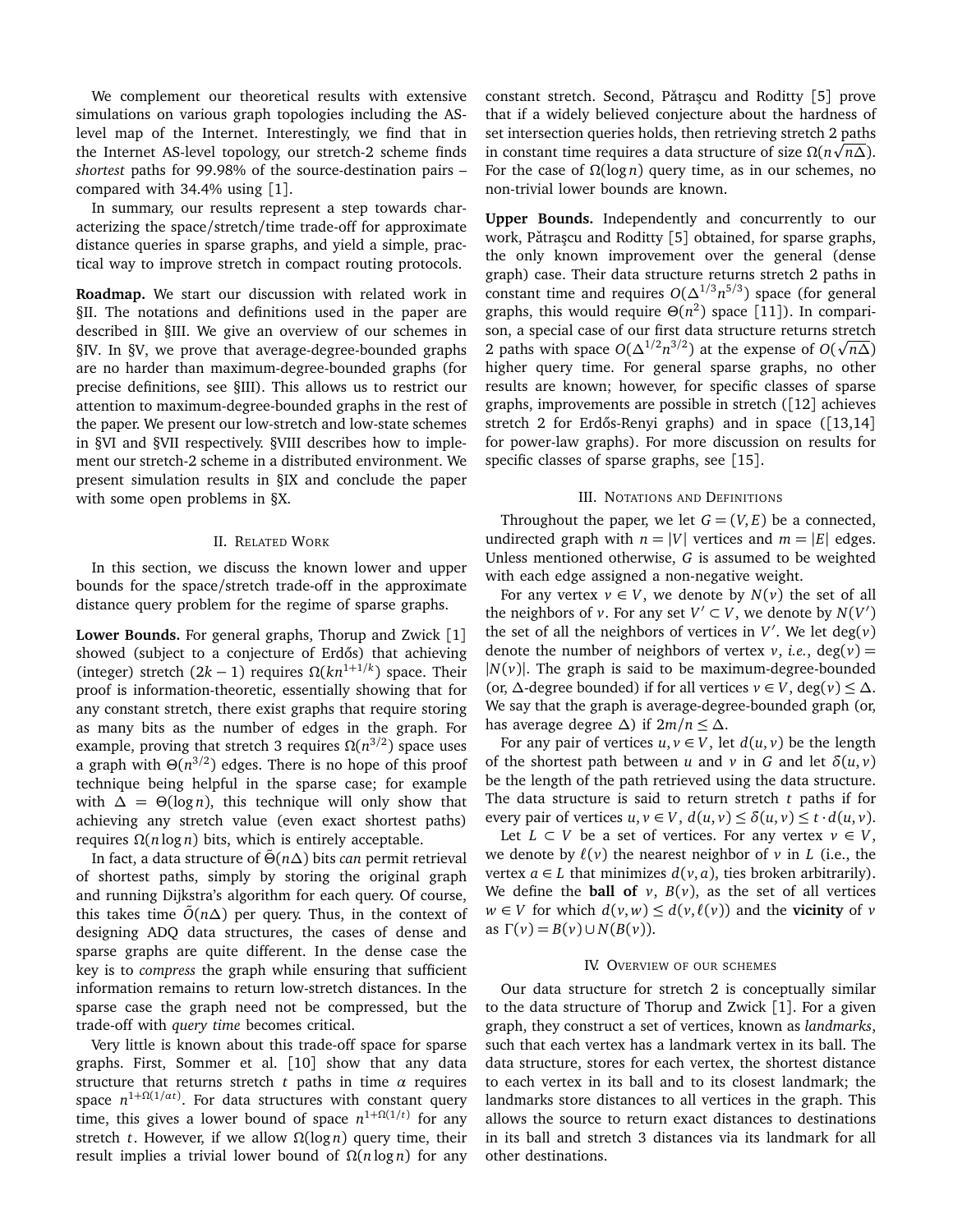Intuitively, the cases that attain worst-case stretch in their data structure are the ones when the destination is *close* to one of the farthest vertices in the ball of the source. For such source-destination pairs, we exploit the idea of *vicinity intersection*: we are able to show that there is some vertex in the graph that is in the *vicinity* of both the source and the destination. If the vicinities of the source and the destination do not have any *intersection*, they must be *far away*. In such a case, we show that a path via the landmark node returns a path with stretch 2. Indeed, we need to store the vicinities of the nodes for our data structure; by exploiting the properties of sparse graphs, we are able to show that this does not increase the space requirements significantly.

The above data structure is of large space since it stores (a) shortest paths from the landmark vertices to all other vertices in the graph; and (b) the vicinities of each and every vertex in the graph. To overcome the first requirement, our second data structure requires to store the exact distances between all pairs of landmarks. This requires significantly lesser space; for instance, in a graph with *n* vertices, storing shortest paths between every pair of  $\sqrt{n}$  landmark vertices requires space at most linear in the size of the graph. To overcome the second requirement, our second data structure computes the vicinities *on the fly*; we show that for sparse graphs, this can be done in sublinear time. If the vicinities of the two vertices intersect, exact distance is returned. If not, a low stretch path can be retrieved by combining the distances from the vertices to their respective landmarks and the distance between the landmarks.

## V. AVERAGE-DEGREE BOUNDED GRAPHS ARE NO HARDER THAN MAXIMUM-DEGREE BOUNDED GRAPHS

In this section, we show that in the context of designing ADQ data structures, average-degree-bounded graphs are no harder than maximum-degree-bounded graphs. In particular, assume that we have a data structure  $\mathscr D$  that is of size  $O(S)$  and returns stretch-*s* paths in  $O(T)$  time for any ∆-*degree bounded* graph on *n* vertices, where *S* and *T* are functions of  $n, \Delta$  and  $s$ . We show that  $\mathscr D$  can be used to build a data structure of size *O*(*S*) that returns stretch-*s* paths on a graph with *average degree*  $\Delta$  in at most  $O(T)$  time.

Let *G* = (*V*, *E*) be a graph with average degree  $\Delta$ . Given *G*, we will first create a ∆-degree bounded graph  $G_$  =  $(V_{\Delta}, E_{\Delta})$ . Then, we show how  $\mathscr{D}$  can be used on  $G_{\Delta}$  to return stretch-*s* paths on *G*.

**The Reduction.** For each vertex  $v \in V$ , create  $\alpha_v$  =  $\lceil \deg(v)/\Delta \rceil$  vertices  $v_1, v_2, \ldots, v_{\alpha_v}$  in  $V_\Delta$ . For each edge *e* =  $(u, v)$  ∈ *E*, if deg $(u)$  ≤  $\Delta$  and deg $(v)$  ≤  $\Delta$ , create an edge  $e = (u_1, v_1)$  in  $E_{\Delta}$ . For each vertex  $v \in V$ , we arbitrarily distribute  $N(v)$  in G to the vertices corresponding to  $v$  in *G*∆ such that for *i* = 1,2,..., (*α*<sup>*v*</sup> − 1), |*N*(*v*) ∩ *N*(*v<sub>i</sub>*)| = ∆ and  $|N(v) \cap N(v_{\alpha_v})| = (\deg(v) - (\alpha_v - 1) \cdot \Delta)$ . Finally, for each pair  $v_i$ ,  $v_{i+1}$ , we create an edge in  $E_\Delta$  of weight 0.

In order to answer an approximate distance query for any pair of vertices  $u, v \in V$ , we use  $\mathscr{D}$  to answer approximate distance queries between  $u_1, v_1 \in V_\Delta$  in  $G_\Delta$  and let the length of the path returned by the data structure be *δ* ′ .

We output the distance  $\delta'$  as an approximate distance for the pair of vertices in *G*.

**State and Query Time.** We first prove that asymptotically, the size of the data structure and the query time are not increased due to the reduction (under the assumption that *S* and *T* are functions of |*V*|, ∆ and *s* only). Since, for any fixed *s*, *S* and *T* depend only on the number of vertices in the graph and the upper bound on the degree of vertices, it suffices to prove the following claim:

*Claim 5.1:*  $G_{\Delta}$  is a  $\Delta$ -degree bounded graph with  $O(n)$ vertices.

*Proof:* The degree boundedness is trivial from the construction. We prove the claim regarding number of vertices. Let *V*<sub>*s*</sub>  $\subset$  *V* be the set of vertices such that for all  $v \in V_s$ ,  $deg(v)$  >  $\Delta$ . The number of edges incident on the vertices in *V<sub>s</sub>* is at most  $O(n\Delta)$  (the size of edge set *E* in *G*). For any  $\Delta$  of these edges, we have created at most 1 extra vertex in *V*∆. Hence, the total number of vertices that we could have possibly created in  $V_{\Delta}$  is  $O(n)$ .

**Stretch.** Consider any pair of vertices  $u, v \in V$  at distance *d* in *G*. It is trivial that in *G*∆, the distance between the vertices  $u_1, v_1 \in V_{\Delta}$  is  $d' = d$ . The data structure  $\mathscr{D}$  returns a path of distance at most  $\delta' = s \times d' = s \times d$ , which is of stretch s.

In §VI, we discuss how this reduction can be intuitively interpreted when it is incorporated into the algorithm of the next section, so that the algorithm runs directly on *G* rather than  $G_{\Delta}$ . In the rest of the paper, we restrict our attention to ∆-degree bounded graphs only.

## VI. REAR: REDUCED APPROXIMATION RATIO APPROXIMATE DISTANCE QUERIES

In this section, we construct a data structure that, for any  $0 < ε ≤ 1/2$ , is of size  $O(n^{2-\epsilon}Δ^{1-\epsilon})$  and returns stretch-2 paths for any  $\Delta$ -degree bounded graph in at  $O((n\Delta)^{\varepsilon})$ time. The discussion in §V then immediately implies a data structure of size  $O(n^{2-\varepsilon} \Delta^{1-\varepsilon})$  that returns stretch-2 paths in  $O((n\Delta)^{\varepsilon})$  time for all graphs with  $O(n\Delta)$  edges.

## *A. Constructing the data structure*

Let  $G = (V, E)$  be a  $\Delta$ -degree bounded graph. Fix some  $0 < \epsilon \leq 1/2$ . Our construction begins by sampling each vertex independently at random with probability *n* <sup>−</sup>*<sup>ǫ</sup>*∆<sup>1</sup>−*<sup>ǫ</sup>* , creating a set *L* of sampled vertices. Our data structure stores, for each vertex in *L*, a hash table containing shortest distance to every other vertex in *G*. Furthermore, the data structure stores for each vertex  $v \in V \backslash L$ :

- $\ell(v)$  and the "ball radius"  $r_v$  defined as  $r_v = d(v, \ell(v))$ .
- a hash table holding shortest distance to each vertex in  $\Gamma(\nu) = B(\nu) \cup N(B(\nu)).$

Size of the data structure. Note that  $E[|L|] = n^{1-\epsilon} \Delta^{1-\epsilon}$ , and hence, storing shortest distances from vertices in *L* to all vertices in the graph requires  $O(n^{2-\epsilon} \Delta^{1-\epsilon})$  space. Moreover, using a standard argument as in [1, Lemma 3.2], we get that  $E[|B(v)|] = O(n^{\varepsilon} \Delta^{-(1-\varepsilon)})$ . Since the graph is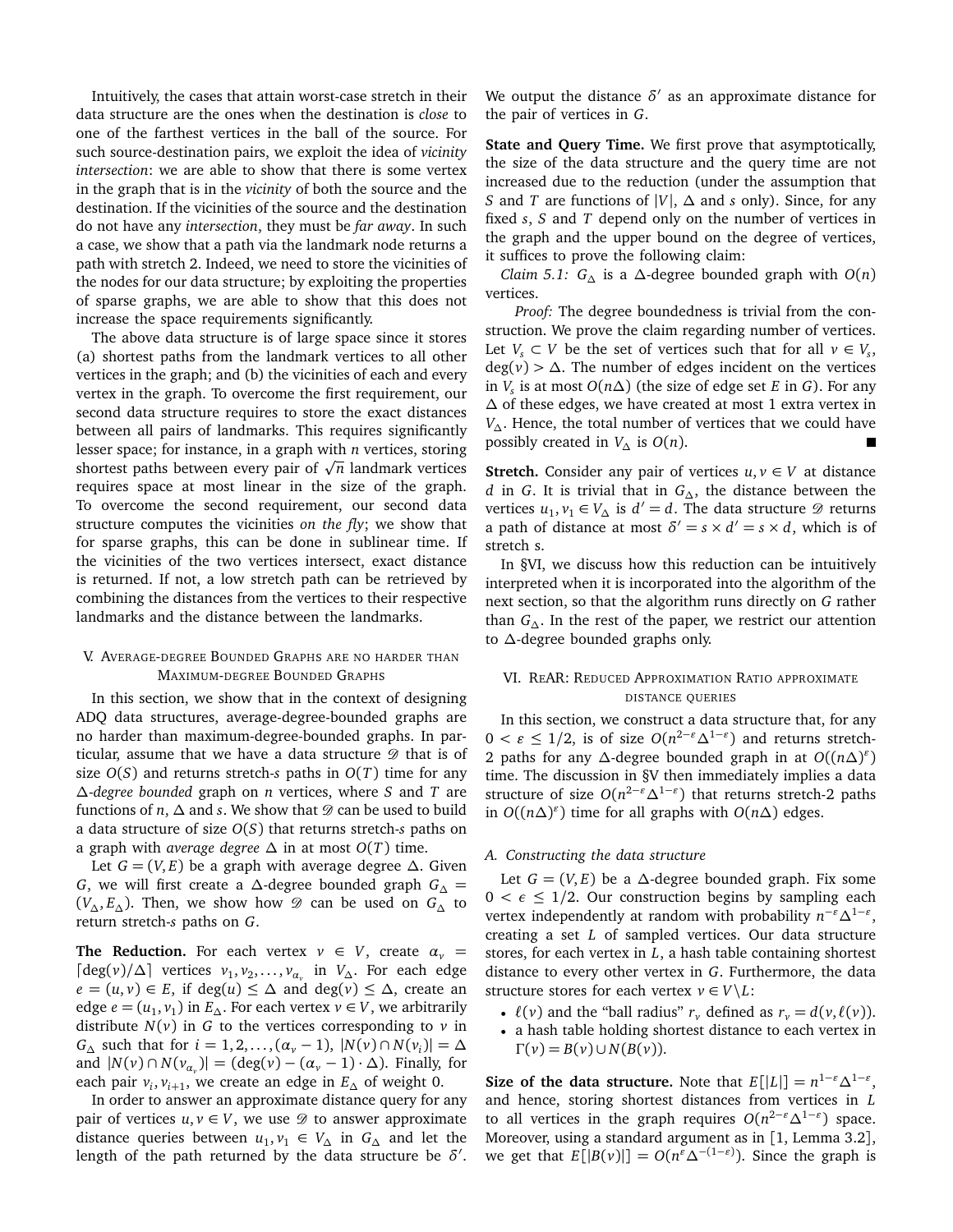∆-degree bounded,  $|N(B(v))| = O(n^{\varepsilon} \Delta^{\varepsilon})$  and hence, the data structure requires  $O(n^{1+\varepsilon} \Delta^\varepsilon)$  space corresponding to each vertex in  $V\backslash L$  (storing shortest distance to  $\ell(v)$  and  $r_v$  requires  $O(1)$  space for each vertex in  $V \backslash L$ ). Hence, the total size of the data structure is  $O(n^{2-\varepsilon} \Delta^{1-\varepsilon})$ .

As in [1,5], our construction of ADQ data structure is randomized. The space is bounded in expectation while the query algorithm below is deterministic with no errors. Given this guarantee, a data structure that gives the same stretch guarantee and has the same size *with high probability* can be constructed using a Las Vegas algorithm.

## *B. Answering distance queries*

The query algorithm takes the two vertices *u* and *v* whose distance is to be estimated. If  $v \in \Gamma(u)$  or  $u \in \Gamma(v)$ , the algorithm directly reads the distance between *u* and *v* from the hash table maintained at *u* or *v* respectively. If  $v \notin \Gamma(u)$  and  $u \notin \Gamma(v)$ , the algorithm performs a *vicinity intersection check*: it queries each of the vertices  $w \in \Gamma(u)$ and checks if  $w \in \Gamma(v)$ . If there is no such vertex *w*, the algorithm queries *u* and *v* for their vicinity radii  $r_u$  and  $r_v$ . If  $r_u < r_v$ , the algorithm returns  $d(u, \ell(u)) + d(\ell(u), v)$  else it returns  $d(v, \ell(v)) + d(\ell(v), u)$ . The algorithm QUERY-2(u, v) for distance query between vertices *u* and *v* is shown in Fig. 1.

**Analysis of the query answering algorithm.** We obtain an upper bound of 2 on the stretch of the distance between the vertices returned by QUERY- $2(u, v)$ . In order to complete the proof, we will use the following lemma.

*Lemma 6.1 (Vicinity Intersection Lemma):* If *d*(*u*, *v*) *< r*<sub>*u*</sub> + *r*<sub>*v*</sub>, there exists a vertex *x*  $\in$  *V* such that *x*  $\in$   $\Gamma(u) \cap \Gamma(v)$ . **Proof.** The lemma is trivially true if  $d(u, v) < r_u$ . So, consider the case when  $r_u \leq d(u, v) < r_u + r_v$ . Let  $P =$  $(u, v_1, v_2, \ldots, v_k, v)$  denote the shortest path between *u* and *v* in *G*. Note that if  $k < 2$ ,  $v_1$  is a neighbor of both *u* and *v*, making the lemma true. So, consider the cases when  $k \geq 2$ .

Let  $i_1 = \max\{i : v_i \in B(u)\}\$  and  $i_2 = \min\{j : v_j \in B(v)\}\$ . If  $i_2 \leq i_1 + 1$ , we are done since  $\Gamma(u) = B(u) \cup N(B(u))$ . Consider the case when  $i_2 > i_1 + 1$  and let  $i_1 < i' < i_2$  be some index between  $i_1$  and  $i_2$ . Note that  $v_{i'}$  is neither in *B*(*u*), nor in *B*(*v*). Hence, we have that  $d(u, v_{i'}) \ge r_u$  and  $d(v, v_{i'}) \ge r_v$ , which implies  $d(u, v) = d(u, v_{i'}) + d(v_{i'}, v) \ge$  $r_u + r_v$ , contradicting the assumption of the lemma.  $\Box$ 

*Claim 6.2:* If  $d(u, v) < r_u + r_v$ , the algorithm QUERY-2(*u*, *v*) returns exact distance between *u* and *v* in  $O(n^{\varepsilon} \Delta^{\varepsilon})$  time.

*Proof:* Let *u* and *v* be two vertices for which the distance query has to be performed. If  $d(u, v) < r_u + r_v$ , then, by Lemma 6.1 we have that there must be at least one vertex *x* ∈ Γ(*u*), such that *x* ∈ Γ(*u*)∩Γ(*v*). The algorithm reads the "exact" distance  $d(u, x)$  from the hash-table maintained at vertex *u* and the "exact" distance  $d(v, x)$  from the hashtable maintained at vertex *v*. From the proof of vicinity intersection lemma, we note that among all such vertices  $x \in \Gamma(u) \cap \Gamma(v)$ , there must be at least one vertex which lies on the shortest path between *u* and *v*, and this vertex minimizes the "min-d" variable returned by the algorithm resulting in a distance estimate of stretch 1. Since this requires querying all the vertices in Γ(*u*) (or Γ(*v*)), the query time is  $O(n^{\varepsilon} \Delta^{\varepsilon})$ .

For the case when  $d(u, v) \ge r_u + r_v$ , we show that our scheme results in a stretch at most 2.

*Theorem 6.3:* If  $d(u, v) \geq r_u + r_v$ , the algorithm QUERY- $2(u, v)$  returns, in the worst case, a distance estimate of stretch-2 between *u* and *v* in  $O(n^{\epsilon} \Delta^{\epsilon})$  time.

*Proof:* When  $d(u, v) \ge r_u + r_v$ , the distance estimate returned by the scheme is  $\delta(u, v) = d(u, \ell(u)) + d(\ell(u), v)$ . By the triangle inequality,  $d(\ell(u), v) \leq d(\ell(u), u) + d(u, v)$ . Hence,  $\delta(u, v) \leq 2 \cdot d(u, \ell(u)) + d(u, v)$ . Since  $d(u, \ell(u)) = r_u$ , we get  $\delta(u, v) \leq 2 \cdot r_u + d(u, v)$ . Similarly, we can prove that  $\delta(u, v) \leq 2 \cdot r_v + d(u, v)$ . Hence, we get that  $\delta(u, v) \leq$  $2 \cdot \min\{r_u, r_v\} + d(u, v).$ 

Without loss of generality, assume that  $r_u \leq r_v$ . Then, the condition in the lemma implies that  $d(u, v) \geq 2 \cdot r_u$ . The above discussion implies that the distance estimate returned is at most  $2 \cdot r_u + d(u, v)$  giving a stretch of at most  $2 \cdot$  $d(u, v)/d(u, v) \leq 2$ .

#### *C. Discussion*

Note that the above results also imply a data structure for unweighted graphs that returns stretch-2 paths in subquadratic space at the expense of higher query time. In fact, if unweighted graphs were the main concern, a simple modification of our scheme gives us a data structure that, for any  $0 < \varepsilon \leq 1/2$  is of size  $O(n^{2-\varepsilon})$  and given any two vertices *u* and *v* at distance *d* returns a distance of at most  $(2d+1)$  in  $O(n^{\epsilon})$  time. The only known  $o(n^2)$  data structure for such approximation ratio is again due to the recent result of Pǎtraşcu and Roditty [5] that requires  $O(n^{5/3})$  space and takes constant query time. See [15] for detailed discussion.

**Implications of the average-to-max-degree-bound reduction.** The results in this section combined with the reduction of §V immediately give us a data structure of size  $O(n^{2-\epsilon} \Delta^{1-\epsilon})$ , which for any graph with at most  $O(n\Delta)$ edges, returns stretch-2 paths in *O*(*n <sup>ǫ</sup>*∆*<sup>ǫ</sup>* ) time. However, we can actually incorporate the reduction into the algorithm in a simple way that yields intuition and eases implementation.

Specifically, let *G* be the graph with average degree ∆. The reduction implies that each vertex *v* in *G* which has degree deg( $v$ ) >  $\Delta$  effectively "emulates"  $\lceil \deg(v)/\Delta \rceil$ vertices in  $G_{\Lambda}$ . Now consider constructing the data structure presented in this section. While sampling vertices for the generating set *L*, the vertex *v* is now sampled with probability  $n^{-\varepsilon} \Delta^{1-\varepsilon} \times \left[ \deg(v) / \Delta \right]$ , *i.e.*, with probability that is proportional to the degree of *v*. Moreover, due to Claim 5.1, the size of  $B(v)$  remains unchanged asymptotically  $(B(v))$ and hence  $\Gamma(\nu)$  may change, but not their size). Thus, the implications of the reduction on the original graph are simple: just sample each vertex *v* in the graph with probability *n*<sup>−*ε*</sup>  $\Delta$ <sup>1−*ε*</sup> ×  $\lceil deg(v)/\Delta \rceil$  rather than probability *n*<sup>−*ε*</sup> $\Delta$ <sup>1−*ε*</sup>. *In other words, rather than sampling vertices uniform-randomly, they are sampled with probability proportional to their degree.*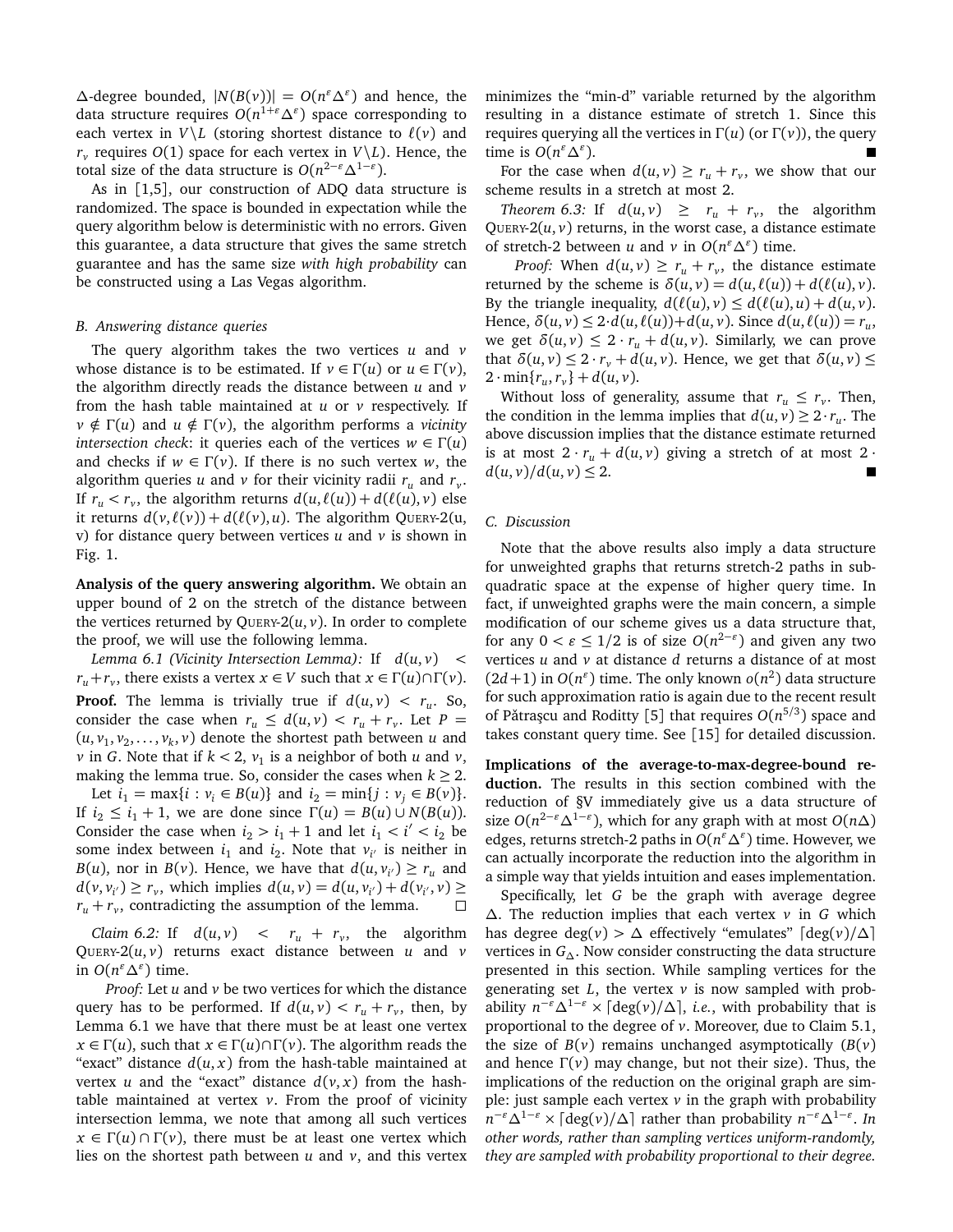

VICINITY-INTERSECTION(u, v): min-d  $\leftarrow \infty$ For each  $w \in \Gamma(u)$ If  $d(u, w) + d(v, w) < \text{min-d}$  $\min-d \leftarrow d(u, w) + d(v, w)$ return min-d

Fig. 1. Answering approximate distance queries with stretch-2.  $d(x, y)$  is the exact distance from *x* to *y*, stored in a hash table at *x*.

**An optimization.** Although the worst-case stretch for REAR is 2, we can apply simple heuristics to improve the stretch in practice. In particular, we can further exploit the vicinity intersection process in our query algorithm. In QUERY-2, when the source *u* queries each of the vertices  $w \in \Gamma(u)$ , it could actually query the distance from *w* to the destination *v*. Note that each  $w \in \Gamma(u)$  has a finite distance path to the destination through *ℓ*(*w*) that could be retrieved in constant time. The approximate distance query can then be answered by the data structure as the minimum of all the distances retrieved by querying the vertices in the vicinity of the source. This heuristic may result in improved stretch in practice without any asymptotic increase in the query time (see §VIII for implementation details). Indeed, we show in §IX that this heuristic increases the number of sourcedestination pairs that retrieve shortest paths by almost 25%.

#### VII. RES: REDUCED SPACE APPROXIMATE DISTANCE QUERIES

In this section, we give a data structure that, for any 0 *< ǫ <* 1, is of size *O*((*n*∆)(1+1*/k*)(1−*ǫ*) ) and returns stretch-  $(4k-1)$  paths in  $O(n^{\epsilon} \Delta^{\epsilon})$  time for any graph with  $O(n\Delta)$ edges.

## *A. Constructing the data structure*

Let  $G = (V, E)$  be a  $\Delta$ -degree bounded graph. Fix some  $0 < \varepsilon < 1$  and some integer  $k > 0$ . Our construction of data structure  $\mathcal D$  begins by sampling each vertex independently at random with probability *n* <sup>−</sup>*<sup>ǫ</sup>*∆<sup>1</sup>−*<sup>ǫ</sup>* , creating a set *L* of sampled vertices. We now create a complete graph *G* ′ with vertices in *L* as the vertex set and for each pair  $l_1, l_2 \in L$ , the weight of the edge  $(l_1, l_2)$  being the shortest path between  $l_1$  and  $l_2$  in  $G$ . We run the approximate distance oracle from Thorup and Zwick on *G* ′ to construct a data structure D ′ that stores (2*k* −1)-approximate shortest paths between every pair of vertices in *L*. Furthermore, the data structure stores, for each node  $v \in V$ , the nearest neighbor (the node  $a \in L$  that minimizes  $d(v, a)$ , ties broken arbitrarily) of *v* in *L* and the shortest distance to  $\ell(\nu)$ .  $\mathscr{D}$  stores  $\mathscr{D}'$  as a subdata structure. Furthermore,  $\mathscr D$  also stores the entire graph.

**Size of the data structure.** Note that  $E[|L|] =$  $(n\Delta)^{1-\varepsilon}$  and hence, the size of the data structure  $\mathscr{D}'$  is

 $O((n\Delta)^{(1+1/k)(1-\epsilon)})$ . For  $\epsilon < 1/(k+1)$ , the size of  $\mathscr{D}'$ asymptotically dominates the size of the graph and hence, the size of the data structure  $\mathscr{D}$  is  $O((n\Delta)^{(1+1/k)(1-\varepsilon)})$ . For  $\varepsilon > 1/(k+1)$ , the size of the graph dominates the size of  $\mathscr{D}$ , resulting in size linear in the size of the graph.

# *B. Answering distance queries*

For any node  $v \in V$ , we denote by  $r_v$  the "ball radius"  $d(v, \ell(v))$ . Let QUERYTZ(u, v) be the query algorithm for the Thorup-Zwick scheme that returns (2*k*−1)-approximate distances between nodes *u* and *v*.

Suppose we perform an approximate distance query for a pair of nodes  $u, v \in V$ . The two nodes *u* and *v* run any shortest-path algorithm that stops when u (respectively, v) has computed Γ(*u*) (respectively Γ(*v*)) and shortest distances to nodes in  $\Gamma(u)$  (respectively  $\Gamma(v)$ ). This can be done since the graph is stored in the data structure. Both *u* and *v* temporarily store this information in a hash table. If  $v \in \Gamma(u)$  or  $u \in \Gamma(v)$ , the algorithm directly reads the distance between *u* and *v* from the hash table. If none of the nodes has the other node in its hash table, the algorithm checks for "vicinity intersection", *i.e.*, for each node  $x \in \Gamma(u)$ , the algorithm checks if  $x \in \Gamma(v)$ . If such a node is found, the algorithm returns the sum of the shortest distances from  $u$  to  $x$  and from  $v$  to  $x$ . If no such  $x$  exists, the algorithm returns  $d(u, \ell(u)) + QUERTZ(u, v) + d(v, \ell(v))$ . Finally, the hash tables are deleted from nodes *u* and *v*. The algorithm QUERY(u, v) for distance query between nodes *u* and *v* is shown in Fig. 2.

**Analysis of the query answering algorithm.** In terms of query time, we note that running the shortest-path algorithm requires at most  $O(n^{\epsilon} \Delta^{\epsilon})$  time for a  $\Delta$ -degree bounded graph. For stretch analysis, similar to Claim 6.2, one can prove that if  $d(u, v) < r_u + r_v$ , the algorithm QUERY(*u*, *v*) returns exact shortest distances in  $O(n^{\epsilon} \Delta^{\epsilon})$ time. For the case when  $d(u, v) \ge r_u + r_v$ , we show that our scheme results in a stretch at most  $(4k - 1)$ .

*Theorem 7.1:* If  $d(u, v) \geq r_u + r_v$ , the algorithm  $QUERY(u, v)$  returns, in the worst case, distance estimate of stretch-(4*k* − 1) between *u* and *v* in  $O(n^{\epsilon} \Delta^{\epsilon})$  time.

*Proof:* When  $d(u, v) \geq r_u + r_v$ , the distance estimate returned by the scheme is  $\delta(u, v) = d(u, \ell(u)) +$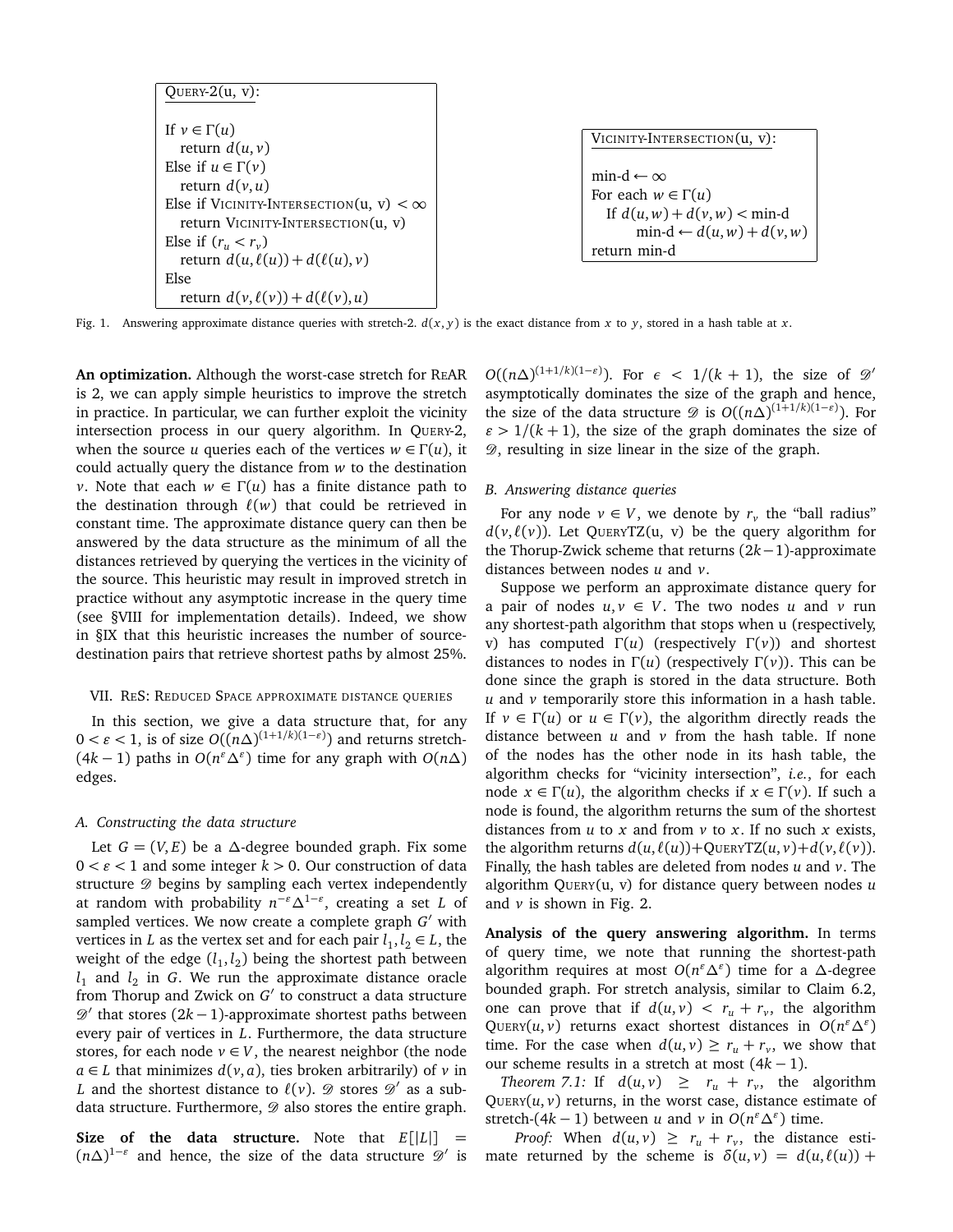| $QUERY(u, v)$ :                                             |
|-------------------------------------------------------------|
|                                                             |
| Compute $\Gamma(u)$                                         |
| Compute $\Gamma(\nu)$                                       |
| If $v \in \Gamma(u)$                                        |
| return $d(u, v)$                                            |
| Else if $u \in \Gamma(\nu)$                                 |
| return $d(v, u)$                                            |
| Else if VICINITY-INTERSECTION(u, v) $< \infty$              |
| return VICINITY-INTERSECTION(u, v)                          |
| Else                                                        |
| return $d(u, \ell(u))$ + QUERYTZ $(u, v)$ + $d(\ell(v), v)$ |

Fig. 2. Answering approximate distance queries with stretch-3.  $d(x, y)$  is the exact distance from  $x$  to  $y$  stored in a hash table at  $x$ . The VICINITY-INTERSECTION(u, v) algorithm is same as shown in Fig. 1. QUERYTZ(u, v) is the query algorithm for the Thorup-Zwick scheme that, for any integer *k >* 0, returns (2*k* − 1)-approximate distances between nodes *u* and *v*.

 $QUERTZ(u, v) + d(\ell(v), v)$ . Since QUERYTZ(u, v) returns (2*k* − 1)-approximate distances, we have that *δ*(*u*, *v*) ≤  $d(u, \ell(u)) + (2k-1)d(\ell(u), \ell(v)) + d(\ell(v), v)$ . By the triangle inequality,  $d(\ell(u), \ell(v)) \leq d(\ell(u), u) + d(u, v) + d(v, \ell(v)).$ Hence, *δ*(*u*, *v*) ≤ 2*k* · *d*(*u*, *ℓ*(*u*)) + (2*k* − 1)*d*(*u*, *v*) + 2*k* ·  $d(v, \ell(v))$ . Since  $d(u, \ell(u)) = r_u$  and  $d(u, \ell(v)) = r_v$ , we get  $\delta(u, v) \leq 2k \cdot r_u + (2k - 1)d(u, v) + 2k \cdot r_v = 2k(r_u + r_v) +$  $(2k-1)d(u, v)$ . Using the condition of the theorem, we get  $\delta(u, v) \leq 2k \cdot d(u, v) + (2k - 1)d(u, v) = (4k - 1) \cdot d(u, v),$ which we set out to prove.

#### *C. Discussion*

Perhaps the most interesting result that follows from the above construction is for  $\varepsilon = 1/(k + 1)$ . This gives us a data structure that is of size linear in the size of the graph and answers (4*k* − 1)-approximate distance queries in time  $O((n\Delta)^{1/(k+1)})$  for all graphs with  $O(n\Delta)$  edges; no such construction was previously known. Moreover, the above data structure can be easily modified to get another data structure that returns stretch  $(4k-1)$  paths in  $O(n^{\epsilon}\Delta)$  time and has size  $O(n^{(1+1/k)(1-\varepsilon)})$ : independent of the density of the graph.

**The optimization.** An optimization similar to that in §VI is again possible for the algorithm described in this section. During the vicinity check, when the source *u* queries each of the vertices  $w \in \Gamma(u)$ , it could actually query for its distance to  $\ell(\nu)$  and combine this with  $d(u, w)$  and  $d(\nu, \ell(\nu))$  to retrieve the distance from the source to the destination vertex. Again, the approximate distance query can then be answered by the data structure as the minimum of all the distances retrieved by querying the vertices in the vicinity of the source resulting in improved stretch in practice without any asymptotic increase in the query time.

## VIII. APPLICATION TO NETWORK ROUTING

Work on compact routing has applied the traditional results from approximate distance query problem [1] to network routing problems in order to find short paths while using little memory at routers. These solutions have been proposed as centralized algorithms [6] and more recently as distributed protocols for wireless sensor networks [7], the Internet [8] and peer-to-peer networks [9]. In this section, we discuss a surprisingly lightweight scheme that can be incorporated in distributed routing protocol implementations of the Thorup-Zwick (TZ) scheme, [8] for instance, to get a distributed routing protocol for our stretch-2 data structure.

**TZ scheme and** REAR**.** REAR can be incorporated into the the proposed distributed adaptations [7]–[9] of the TZ scheme with minimal changes. This is due to the fact that the construction in REAR, in concept, is similar to the TZ scheme: both schemes construct a set *L* of vertices and each vertex *v* stores a corresponding nearest neighbor *ℓ*(*v*) and certain vertices in its neighborhood. The first difference between REAR and the TZ scheme is that the set *L* is sampled proportional to node degree rather than uniformrandomly. Second, REAR differs from TZ in terms of the information stored in the data structure: for any vertex *v*, while TZ only requires storing the ball  $B(v)$ , REAR stores Γ(*v*). Both modifications are easy changes to the distributed protocols of [7]–[9]. Third, to route from *s* to *d*, REAR allows *s* to set up an initial connection to *d* by using the TZ algorithm. This initial connection gives a path of stretch 3, via an essentially unmodified proof of  $[1,6]$ . The final task is to improve the stretch from 3 to 2.

**Implementing vicinity intersection.** REAR requires the source and the destination to perform a vicinity intersection in order to guarantee a path with stretch 2 (see Lemma 6.1). We show how vicinity intersection can be implemented in practice with a surprisingly lightweight exchange of very few packets. Recall, from the discussion above, that the initial connection gives the source a path to the destination with stretch 3. The source can then send the list of vertices in its vicinity to the destination using this path. For the router-level map of the Internet measured by CAIDA [2], which consists of  $n = 192,244$  routers and has average degree  $\Delta \simeq 0.4 \log_2 n$ , this requires the source to transfer approximately 4.64 kilobytes of data (4 · √*n*∆ bytes, since IPv4 addresses are 4 bytes). On today's Internet, packets are generally allowed to be at least 1500 bytes long, so this would take just four packets; with jumbo frames [16], it would take just one. The destination can then perform a vicinity intersection, which requires  $\tilde{O}(\sqrt{n\Delta})$  time asymptotically but using the above numbers requires less than 1161 hash table lookups which is fast in practice. $2$  Upon executing the vicinity intersection, the destination informs the source whether the vicinities intersect or not. If they do, it can inform the source of the vertex (or vertices) at which vicinities intersect. This requires at most one packet which can be routed from the destination through the source via a stretch-3 path. The source-destination pair, after sending five or fewer packets, now have a route with stretch 2.

 $2$ If the destination is a server, this could be a burden; but note that we could just as easily flip the protocol around so the source does the computation.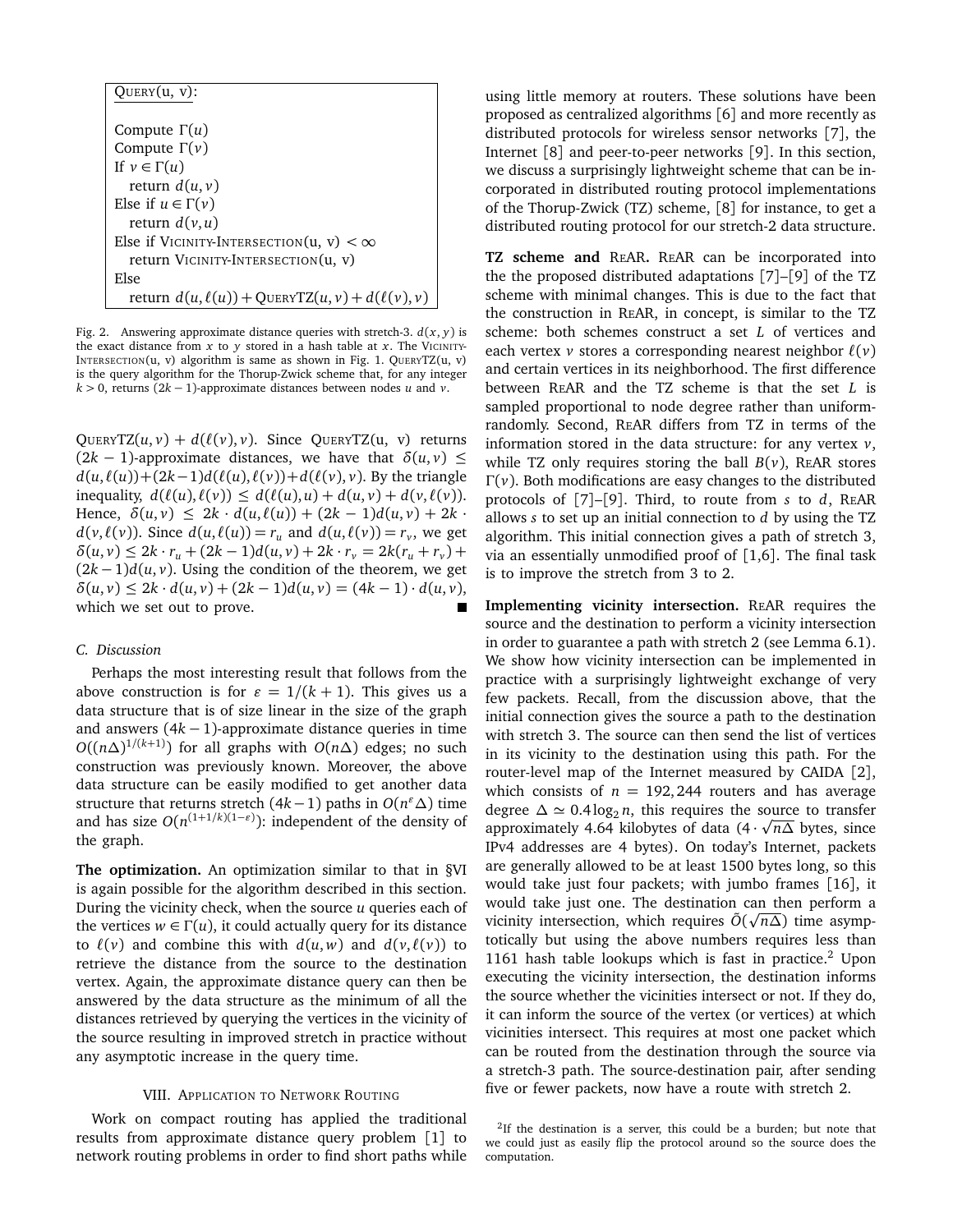In practice, this is likely to be efficient even for relatively short-lived connections. For much larger networks, of course, the exchange of vicinity information would require more bandwidth and computation; but since a stretch-3 path is available immediately, the reduction to stretch 2 can be treated as an optimization for longer flows in order to amortize the overhead.

**Probing and Shortcutting.** The protocol for implementing vicinity intersection discussed above does not exploit the optimization discussed in §VI for heuristically improving the stretch for the retrieved paths. We discuss the implementation aspects related to the optimization. Implementing the optimization in practice leads to a process, which we call *probing and shortcutting* (P&S). P&S requires the source vertex to *probe* the vertices in its vicinity for improving stretch. We argue that this can be achieved with an extremely low overhead probing scheme. Once the source vertex finds a vertex in its vicinity that provides a better stretch, the source can conveniently switch the traffic through the *shortcut* path. We only discuss the probing mechanism, since shortcutting can be implemented easily in practice (note that the destination is oblivious to the shortcutting mechanism and hence, P&S does not require any handshaking mechanism).

For the probing mechanism, assume that the source opens an initial connection to a destination. The source, every  $10<sup>th</sup>$  packet, can probe a vertex in its vicinity (the question on deciding an appropriate order of probing the vertices in vicinity is discussed below) requesting the length of the route available from this vertex to the destination. These packets can be extremely small compared to the other data packets, leading to an extremely small overhead in terms of bandwidth consumed (just a fraction 0.1 more packets that are of negligible size compared to the data packets). Since the source-destination connections that account for most of the bandwidth sent on the networks are very long [17,18], we believe it is reasonable to amortize the cost of the probing over the lifetime of the connection.

In terms of the order of probing, we consider two heuristics. *Farthest-first*, in which the source probes the vertices that are the *boundary* vertices of its vicinity; and, *closest-first*, in which the source performs probing starting with the closest vertices (its neighbors). We show, through evaluations, that the former performs better than the latter.

#### IX. EVALUATION RESULTS

In this section, we evaluate the performance of REAR and RES schemes on large-scale synthetic and realistic topologies. We first present our methodology, followed by a summary of the evaluation results and conclude with a detailed discussion on the results.

## *A. Methodology*

**Schemes.** We evaluate three schemes: the stretch-3 TZ scheme, REAR: the stretch-2 scheme from §VI with  $\varepsilon = 1/2$ , and RES: the stretch-3 scheme (for  $k = 1$ ) from §VII with  $\varepsilon = 1/2$ . Furthermore, we evaluate REAR and RES schemes with and without the P&S optimization discussed in earlier sections. For the TZ scheme, we sampled each vertex (for set *L*) with probability  $\sqrt{\log n/n}.$  For REAR and RES, each vertex was sampled with probability  $\sqrt{n \log n} \times \deg(v) / \log^2 n$ . All the constants in the big-O notation were set to be 1.

**Simulator.** We wrote a static simulator to simulate the above schemes. Hence, from the perspective of application to distributed compact routing protocols, the results presented in this section assume a static network topology and give post-convergence results only. As outlined in §VIII, a distributed implementation of our stretch-2 scheme is a straightforward extension of past work, but we leave a full dynamic evaluation to future work. Our static simulator allows us to evaluate the schemes at much larger scale.

**Topologies.** We present evaluation results for three topologies. (1)  $G(n, m)$  random graphs, *i.e.*,  $n = 16384$  nodes with *m* uniform-random edges, with *m* set so that the average degree is 6, (2) geometric random graphs with  $n = 16384$ nodes with average degree 6, and (3) a 33, 014 node ASlevel map of the Internet (referred to as the Internet graph in this section) [2].

For *G*(*n*, *m*) graphs and the Internet graph, link weights are 1; for geometric random graphs, a link's weight is the Euclidean distance between the position of its two vertices. For  $G(n, m)$  graphs and for geometric random graphs, we generated 10 different topologies with the same parameters and our results are the average of evaluations of these topologies. For geometric random graphs, we sampled a set of "source" vertices and evaluated the performance of the schemes from these sources to all the destinations. We found [15] that sampling 1*/*4 of the nodes as sources provided accurate results.

## *B. Results and Discussions*

**Stretch comparison with the TZ-scheme.** Fig. 3 shows the performance of the three schemes for various graph topologies (TZ is the original TZ scheme, TZ-d scheme is discussed below). The most notable result of this evaluation is that REAR allows retrieval of exact shortest paths for nearly all source-destination pairs: 98.94% in the *G*(*n*, *m*) graph, and 99.98% in the Internet graph. Though *G*(*n*, *m*) graphs and the Internet graph have highly different structures, these graphs have a common feature: for nearly all source-destination pairs, the two vicinities intersect, thus providing a shortest path. In the *G*(*n*, *m*) graph (in which 96.2% source-destination pairs have intersecting vicinities), this occurs since, with high probability, the diameter of the graph is roughly at most twice the vicinity radius. In the Internet graph (in which 96.8% source-destination pairs have intersecting vicinities), vicinity intersection likely occurs at the "core" networks of the Internet. Since TZ scheme does not exploit the vicinity intersection, its performance is significantly worse than our schemes (only 34.4% of the source-destination pairs retrieved shortest paths).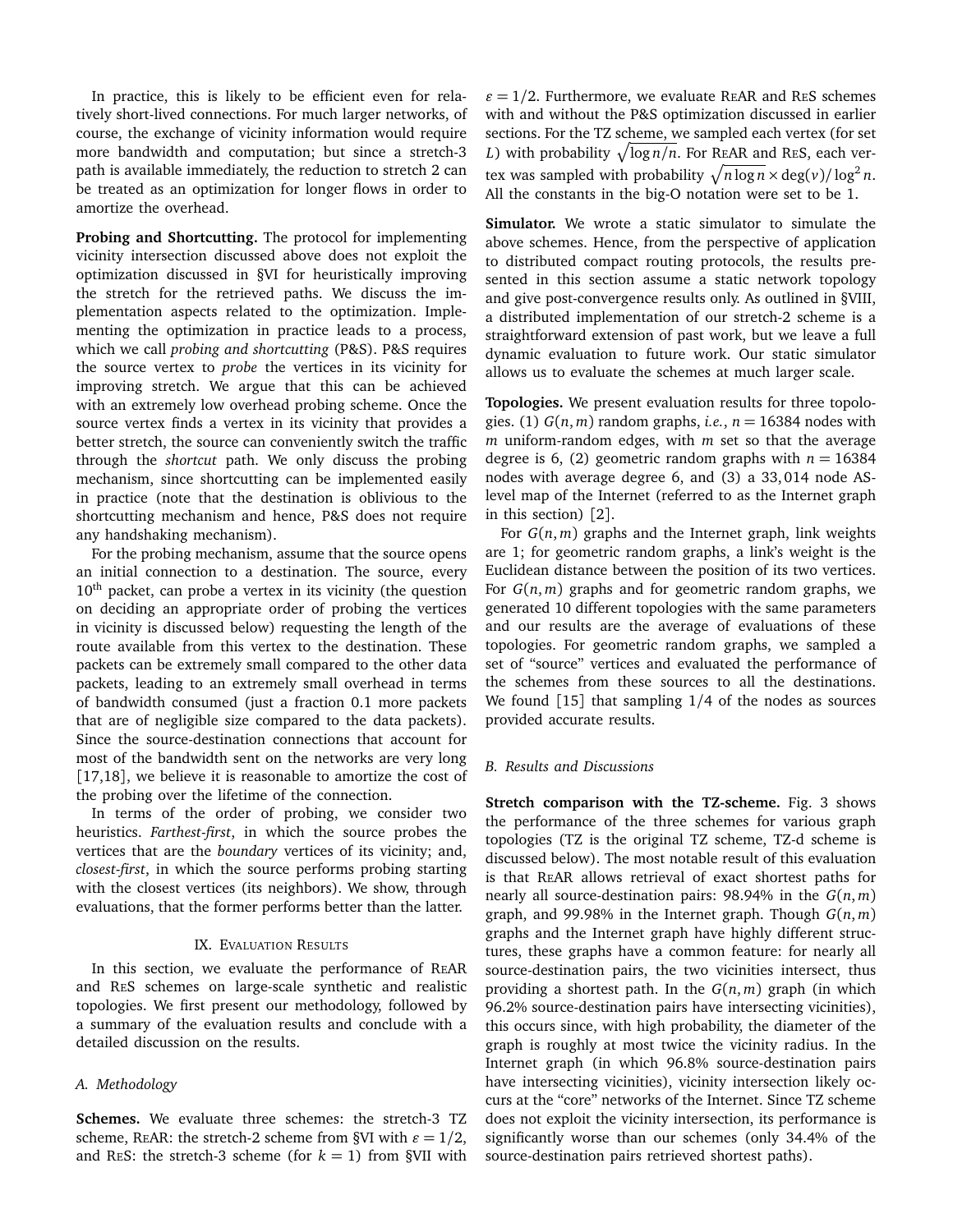

Fig. 3. Complementary CDF of Stretch in *G*(*n*, *m*) random graph (left), geometric random graph (middle) and Internet graph (right).



Fig. 4. Complementary CDF of Stretch (REAR and RES) in *G*(*n*, *m*) random graph (left), geometric random graph (middle) and Internet graph (right).



Fig. 5. Mean stretch versus query time for REAR (left) and RES (right) for 16, 384 node *G*(*n*, *m*) graph with average degree 6.

Another explanation to this surprising difference between the two schemes may be due to the set *L* – our scheme requires generating set *L* considering vertex degrees, while TZ scheme simply uniformly-randomly selects vertices for set *L*. We, hence, evaluated a modified version of the TZ scheme that uses the same set *L* as used by our schemes (see TZ-d in Fig. 3). Although this improves the performance of the TZ scheme (74.2% of the source-destination pairs now retrieve shortest paths), it is still much worse than the REAR and RES schemes. We, hence, believe that the high performance of our schemes is indeed due to the vicinity intersection idea.

For geometric random graphs, REAR allows retrieval of shortest paths only for 70.7% of the source-destination pairs in comparison to 42.9% for the TZ scheme; indeed, only 4.8% of the source-destination pairs have intersecting vicinities. However, REAR consistently performs better than the TZ-scheme, which in turn performs better than RES. Finally, while the TZ-scheme performs better than RES on an average, the worst-case stretch for the TZ-scheme is consistently much worse than RES. We believe that this is due to the optimization P&S, where many source-destination pairs could significantly improve their stretch due to shortcutting.

**Stretch comparison of** REAR **and** RES**.** We now compare REAR and RES specifically; the results for various graph topologies are shown in Fig. 4. We note that, as expected, REAR consistently performs better than RES, even without the P&S optimization. However, the more interesting observation is that the P&S optimization is much more effective in RES. In particular, we note that the tail of RES without the P&S optimization is significantly reduced when the optimization is used.

For *G*(*n*, *m*) graphs, the stretch for 99% of the sourcedestination pairs is less than 1.15 using REAR. For RES, this is almost 1.3 (optimized version) and 1.5 (unoptimized version).

The case of geometric random graphs is rather interesting: first, we observe that not many source-destination pairs have intersecting vicinities, otherwise RES without the P&S optimization would not have achieved such a low fraction